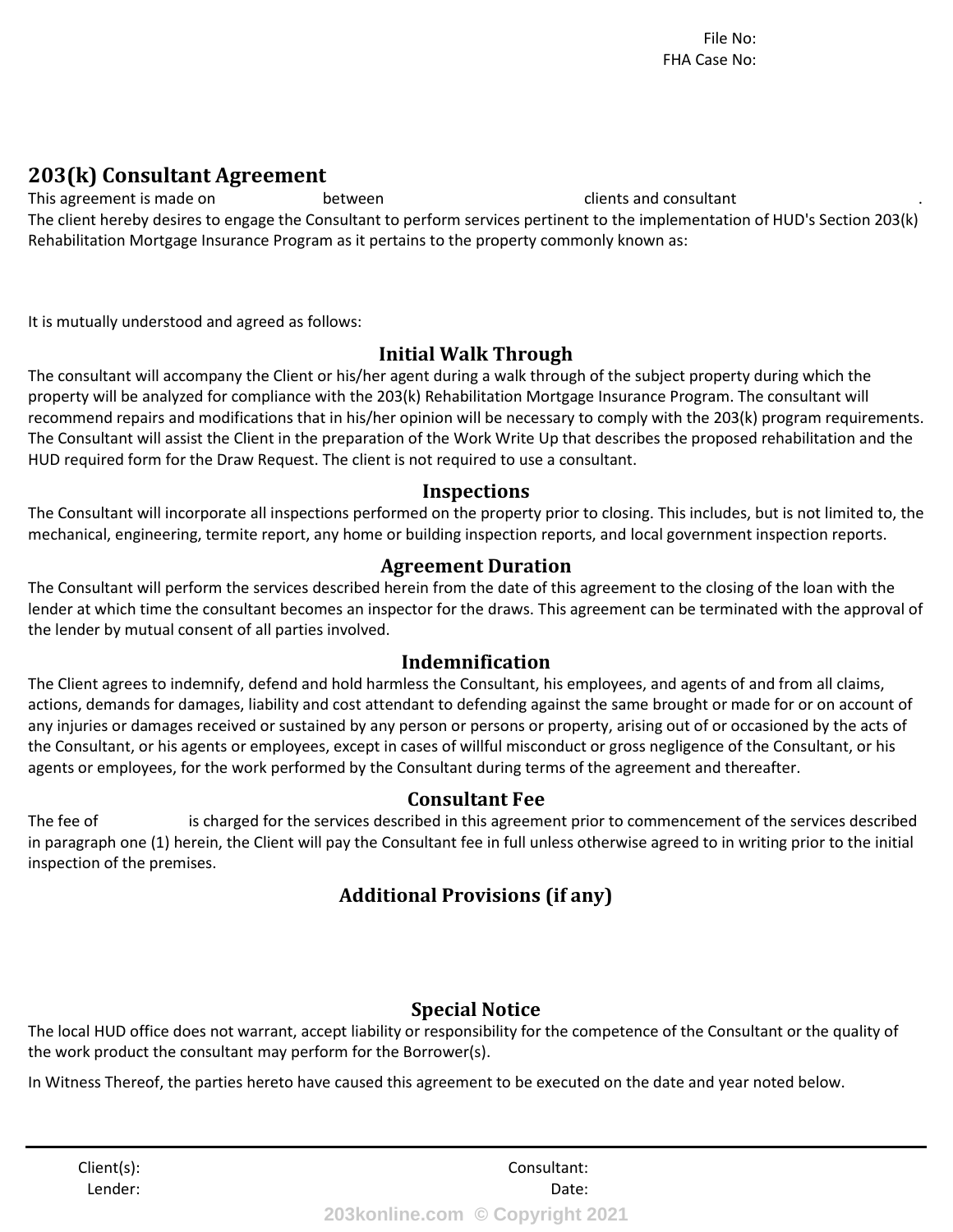# **Borrower's Acceptance of Conditions**

| THE MIKE YOUNG TEAM        |                                                                                                                      | File No: H906296                                                                                                    |  |  |  |  |
|----------------------------|----------------------------------------------------------------------------------------------------------------------|---------------------------------------------------------------------------------------------------------------------|--|--|--|--|
|                            |                                                                                                                      | FHA Case No: 042-1234567                                                                                            |  |  |  |  |
|                            | <b>Borrower's Acceptance of Conditions</b>                                                                           |                                                                                                                     |  |  |  |  |
| <b>Initial Here</b>        | In addition it is essential that the lender inform the borrower of the following conditions:                         |                                                                                                                     |  |  |  |  |
|                            | No rehabilitation work is to begin until appraisals are complete and the loan has funded.                            |                                                                                                                     |  |  |  |  |
|                            |                                                                                                                      | Plan approval by HUD is for department use only and does not imply compliance with local codes. Borrower is         |  |  |  |  |
|                            | responsible to ensure proper permits are obtained and in compliance with local codes.                                |                                                                                                                     |  |  |  |  |
|                            |                                                                                                                      | Plans and specifications must be approved and building permits, as required and issued by local jurisdictions,      |  |  |  |  |
|                            |                                                                                                                      | III are to be on exhibit at the job site prior to release of first draw. The Fee Inspector will verify this on the  |  |  |  |  |
|                            | Consultant's Identity of Interest Form.                                                                              |                                                                                                                     |  |  |  |  |
| $\mathsf{I}\mathsf{V}$     |                                                                                                                      | Final inspection by local jurisdiction will be required prior to the release of final draw. This is applicable only |  |  |  |  |
|                            | when building permits are required.                                                                                  |                                                                                                                     |  |  |  |  |
|                            |                                                                                                                      | A clear and final termite report will be required before release of the final draw. Clear and final means a report  |  |  |  |  |
|                            |                                                                                                                      | by a licensed termite company which certified that all work required on original report has been completed.         |  |  |  |  |
|                            |                                                                                                                      | Work to be done by someone other than the termite inspection firm may be cleared by the HUD Fee inspector if        |  |  |  |  |
|                            | that item is specifically noted in the compliance report.                                                            |                                                                                                                     |  |  |  |  |
|                            |                                                                                                                      | All items of work which are not included in the original scope of work statement must be processed change           |  |  |  |  |
| V <sub>l</sub>             | orders and corresponding funds (when additional costs are incurred) are to be deposited in the escrow account        |                                                                                                                     |  |  |  |  |
|                            |                                                                                                                      | prior to doing the work. Lender must provide certification to HUD that funds are on deposit prior to any            |  |  |  |  |
|                            | subsequent draw request being approved.                                                                              |                                                                                                                     |  |  |  |  |
|                            |                                                                                                                      | Contingency funds are available only for items that effect the health, safety, or are of necessity to the occupant  |  |  |  |  |
|                            |                                                                                                                      | VII and that are not apparent before the project is started. Change orders are not considered as contingencies and  |  |  |  |  |
|                            | must be paid for by the borrower(s) into the escrow account.                                                         |                                                                                                                     |  |  |  |  |
|                            |                                                                                                                      | Lender must make all checks jointly payable to the borrower and the contractor. The lien waiver statement           |  |  |  |  |
|                            | VIII must be contained on the back of the check as specified in Handbook 4240.1. It is the lenders responsibility to |                                                                                                                     |  |  |  |  |
|                            | insure the validity of the 1st lien on the property.                                                                 |                                                                                                                     |  |  |  |  |
|                            | IX Draws for work completed will be verified by inspection.                                                          |                                                                                                                     |  |  |  |  |
|                            | The undersigned hereby acknowledge full understanding of the items contained in this document.                       |                                                                                                                     |  |  |  |  |
|                            | Signature, D.E. Underwriter (Mortgagee Official if non D.E. Lender)                                                  | Date:                                                                                                               |  |  |  |  |
|                            |                                                                                                                      |                                                                                                                     |  |  |  |  |
|                            | Signature, Borrower(s): WILLIAM AND MARY ANN MONROE                                                                  | Date:                                                                                                               |  |  |  |  |
| <b>Consulting Company:</b> |                                                                                                                      | Lender:                                                                                                             |  |  |  |  |
|                            | THE MIKE YOUNG TEAM                                                                                                  | <b>MERCURY MORTGAGE</b>                                                                                             |  |  |  |  |
|                            | 4350 MAIN STREET, SUITE 215                                                                                          | 123 ANY STREET                                                                                                      |  |  |  |  |
|                            | HARRISBURG, NC 28075                                                                                                 | MONROVIA, CA 93254                                                                                                  |  |  |  |  |
|                            |                                                                                                                      |                                                                                                                     |  |  |  |  |
| Consultant: MIKE YOUNG ()  |                                                                                                                      |                                                                                                                     |  |  |  |  |
|                            |                                                                                                                      |                                                                                                                     |  |  |  |  |
|                            |                                                                                                                      |                                                                                                                     |  |  |  |  |
|                            |                                                                                                                      |                                                                                                                     |  |  |  |  |
|                            |                                                                                                                      |                                                                                                                     |  |  |  |  |
|                            |                                                                                                                      |                                                                                                                     |  |  |  |  |
|                            |                                                                                                                      |                                                                                                                     |  |  |  |  |
|                            |                                                                                                                      |                                                                                                                     |  |  |  |  |
|                            | 203konline.com © Copyright 2021                                                                                      |                                                                                                                     |  |  |  |  |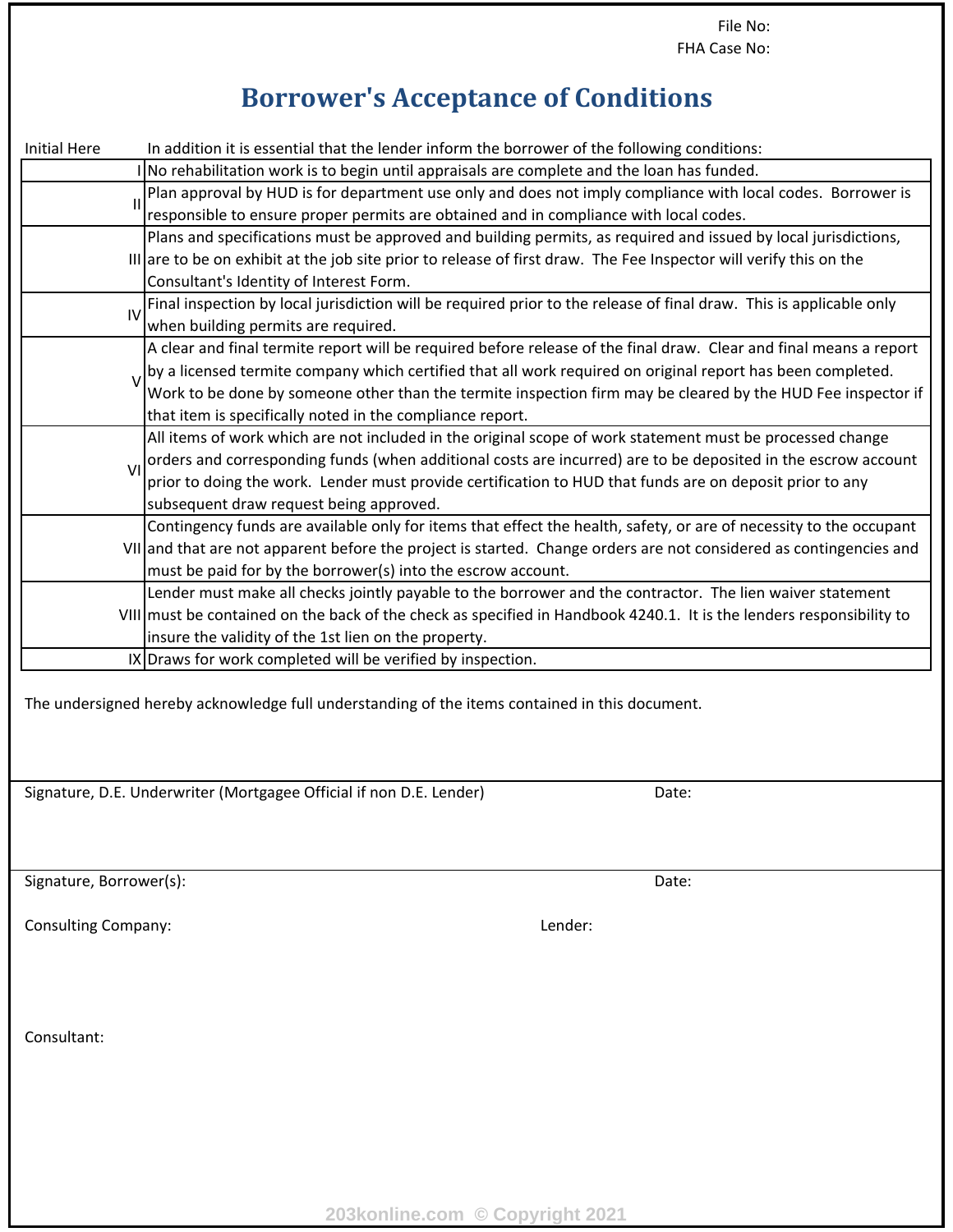**U.S. Department of Housing and Urban Development** Office of Housing Federal Housing Commissioner

**Condition of Property:** I understand that the property I am purchasing is not HUD approved and HUD does not warrant the condition or the value of the property. I understand the HUD plan review (where performed) and the appraisal are performed to determine compliance with the required architectural

exhibits and to estimate the value of the property, but neither guarantees the house is free of defects. I understand I was responsible to have an independent consultant and/or a professional home inspection service perform an inspection of the property and the cost of the inspection was (or could be ) included in the mortgage.

#### **Loan Requirements**

- I understand at the time of the loan closing of an FHA-insured 203(k) Rehabilitation Loan, for which I have applied to my lender, the proceeds designated for the rehabilitation or improvement (including a contingency reserve, mortgage payments and any other fees, where applicable) are to be placed in an interest bearing escrow account. The Rehabilitation Escrow Account is not, nor will it be treated as an escrow for the paying of real estate taxes, insurance premiums, delinquent notes, ground rents or assessments. I hereby request the lender, after the Final Release Notice is issued, to:
	- Pay the net interest income directly to me/us.

Apply the net interest income directly to the mortgage principal balance for an equal amount of principal reduction.

Other: \_\_\_\_\_\_\_\_\_\_\_\_\_\_\_\_\_\_\_\_\_\_\_\_\_\_\_\_\_\_\_\_\_\_\_\_\_\_\_\_\_\_\_\_\_\_\_\_\_

X

- **•** I understand that the Rehabilitation Escrow Account will cease paying interest to me if (1) the loan payments are delinquent for more than 30 days; or (2) the completion date (or an approved extension) has expired. During this period, the interest will be paid down on the mortgage principal. I understand if I clear up the delinquent or default status and/or the completion date has not expired or an extension has been approved, then the interest on the escrow account will begin again to be paid according to the request above.
- **•** I understand no draws on the escrow account can be made until all permits have been issued by the local or state building departments, where required. I further understand I can only request monies for the actual cost of rehabilitation. If any cost savings result on any line item of the Draw Request, form HUD-9746-A, the amount saved must be used to: (1) Make further improvements to the property; (2) Pay for cost overruns in other line items of the Draw Request; or (3) Prepay the mortgage principal.
- **•** I understand the contractor(s) is responsible to complete the work described in the architectural exhibits in a workmanlike manner. If I agree the work has been properly completed, I will sign the Draw Request, form HUD-9746-A, thereby accepting the responsibility that the completed work is acceptable and payment is justified. I understand there is a 10 percent holdback on each Draw Request to assure the work is properly completed and for lien protection.
- **•** I understand I am responsible to negotiate any and all agreements with the contractor(s) I select and that HUD suggests that the Agreement with the contractor should include a provision for binding arbitration with the American Arbitration Association on any dispute.
- **•** I understand if I am using the Escrow Commitment Procedure, I must sign form HUD-314. The funds deposited in an escrow, trust or special account will not be released until an assumption of the loan occurs by a creditworthy buyer or until the time allowed for such assumption has expired, thereby requiring the funds to be paid down on the mortgage principal.
- **•** I understand if I change a contractor for any reason, I may be obligated under the terms of the original contractor's agreement and I should seek legal advice before taking such action. If I disagree with the contractor regarding the acceptable completion of the work, I can request an inspection by the fee inspector to determine if the work has been properly completed. If an agreement cannot be made with the contractor, the lender may hold the money until such time as an agreement is reached or an arbitrator's decision is rendered.
- I understand the lender or HUD does not provide a one-year warranty on the completed work on the property. I am responsible to obtain such warranty(s) from the contractor(s) and the warranty should be stated in the Homeowner-Contractor Agreement.
- **•** I understand I am responsible to make the mortgage payments during the term of the loan, including the rehabilitation period, to ensure the property will not go into default. The construction on the home must start within 30 days; if the construction ceases for more than 30 days, the lender may consider the loan in default or the lender can use the escrow money to have the work completed. If the work stops or is not progressing as it should, or if the work does not comply with the accepted architectural exhibits, the lender may require additional compliance inspections to protect the security of the loan and I will be responsible to pay for the inspections and the cost of the inspection may be withheld at the next draw request. **2003konline and the component of the component of the component of the component of the component of the component of the component of the component of the component of the component of the component of the component of t** 
	- **•** I understand no changes to the architectural exhibits can be made without the acceptance of the lender (or HUD) on form HUD-92577. The contingency fund is set up for changes that affect the health, safety, or items of necessity of the occupants of the property. If the contingency reserve is insufficient, I must place additional monies into the account for payment upon acceptance of the change. Additional improvements can be made after it is determined no further health and safety items exist. A change order will be made to assure the monies are available to the contractor upon completion of the changed work.
	- **•** I understand if there are unused contingency funds, mortgage payments, inspection fees or other monies in the Rehabilitation Escrow Account after the Final Release is processed, the lender, in compliance with HUD regulations, *must* apply those funds to prepay the mortgage principal, provided those items are a part of the mortgage.
	- I understand the lender may retain the 10 percent holdback, for a period not to exceed 35 days (or the time period required by law to file a lien, whichever is longer), to ensure compliance with state lien waiver laws or other state requirements. Upon completion of the work, I understand I will be provided: (1) The Final Draw Request; (2) The Final Release Notice; and (3) An accounting of the final distribution of all funds.

This statement must be delivered to you prior to closing the loan. Return one copy to your lender as proof you have read the entire document. Keep one copy for your records. You, the borrower(s), must be certain that you understand this information. Sign here only after you have read this entire document. Seek professional advice if you are uncertain.

| Borrower's Signature & Date: WILLIAM AND MARY ANN MONROE |
|----------------------------------------------------------|
|----------------------------------------------------------|

 $\boldsymbol{\mathsf{X}}$  x  $\boldsymbol{\mathsf{X}}$ 

Co-Borrower's Signature & Date:

| I, the lender, certify this information was delivered to the borrower(s) prior to the time of loan closing. |  |  |  |  |
|-------------------------------------------------------------------------------------------------------------|--|--|--|--|
| Lender's Signature & Date:                                                                                  |  |  |  |  |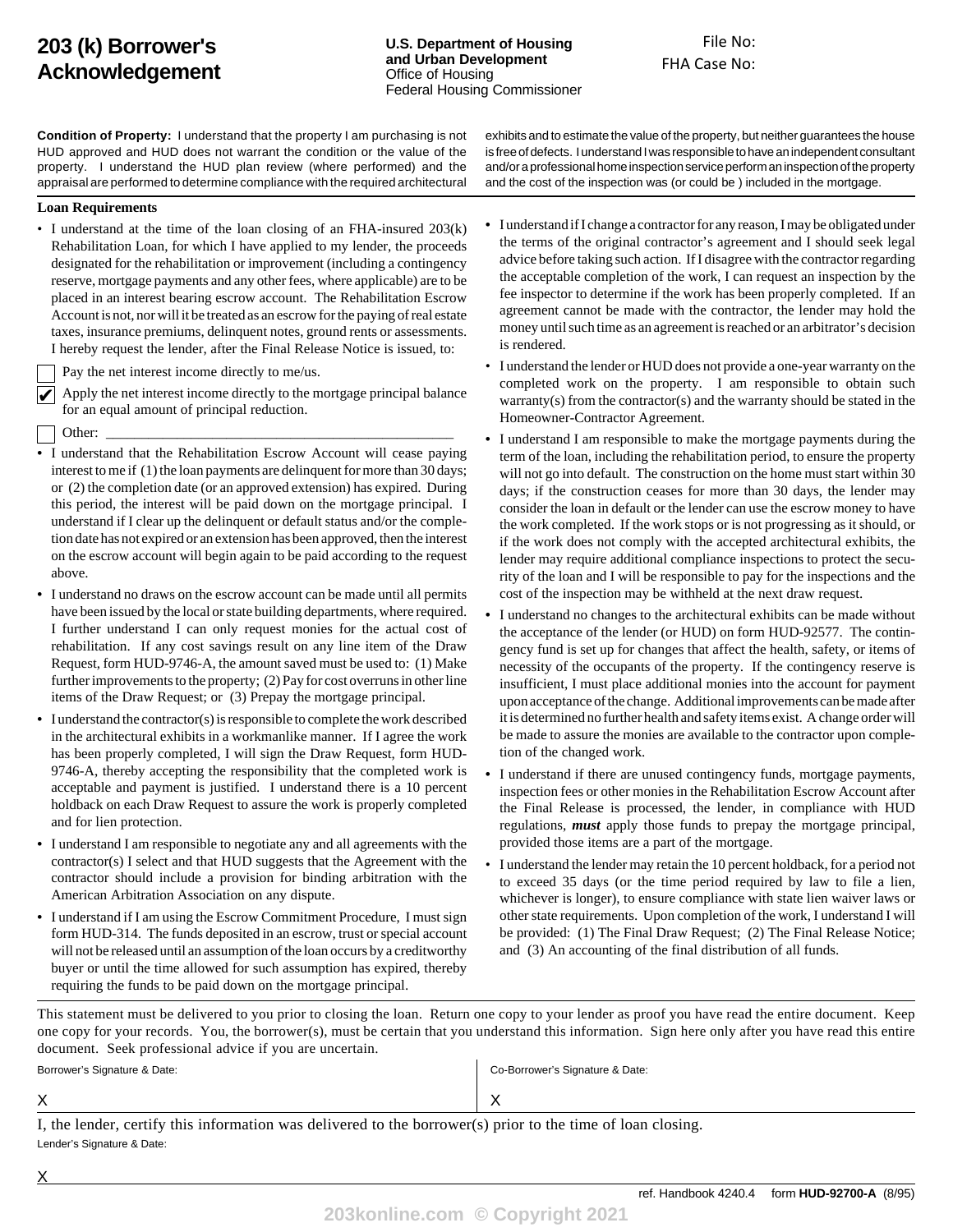### **Rehabilitation Loan Agreement**

This agreement, including the provisions below is made this day Wednesday, July 15, 2009 between WILLIAM AND MARY ANN MONROE (borrower) and MERCURY MORTGAGE (lender) to establish the conditions under which the lender will advance proceeds of a loan to be used to purchase and rehabilitate or refinance and rehabilitate the property described below.

The property is located in the County of NAPA, State of CALIFORNIA, and is described as:

#### 13521 PALMEROY NAPA, CA 94565

- 1. The loan will be in the principal sum of \$\_\_\_\_\_\_\_\_\_\_\_\_\_\_\_\_ to be advanced by Lender to Borrower as provided in this agreement and will be secured by a mortgage or deed of trust ("Mortgage"), which will be a first lien on the property.
- 2. Payments required under the mortgage or deed of trust must be made by the borrower on the date specified, even though the proposed rehabilitation or improvement may not be completed, or the property may not be suitable for occupancy, on the anticipated date.
- 3. The Lender intends to request the Assistant Secretary for Housing Federal Housing Commissioner ("Commissioner") to insure the loan under the provisions of Section 203(k) of the National Housing Act; therefore, Borrower agrees to conform to, and to cause improvements to be constructed in conformance with, all requirements of the Commissioner.
- 4. The Lender will place that portion of the principal amount of the mortgage allocated to rehabilitation (\$87,136.75, line B14 of the 203(k) Maximum Mortgage Worksheet) in a secured interest bearing account, trust or escrow for the benefit of the Borrower (hereafter called escrow funds). The income earned on the interest bearing account will be paid upon issuance of the Final Release Notice or such earlier time as agreeable to the lender.

Lender shall release the escrow funds by check, payable to the Borrower and appropriate payee who performed the work and supplied the materials in connection with this contract. The funds will be released upon completion of the proposed rehabilitation in accordance with the Work Write-up and the Draw Request (Form HUD 9746-A) and the issuance of an acceptable Compliance Inspection Report (Form HUD 92051). The final release of the escrow funds is to take place only after the local jurisdiction has provided its final acceptance of the work.

The lender or HUD may determine that additional compliance inspections are required throughout the rehabilitation period to ensure that the work is progressing in a satisfactory manner. Release of funds is not authorized on this type of inspection, however, the borrower is responsible for paying the inspection fee. The lender may require a property inspection if there have been no draw requests for more than 30 days.

If a Mortgage Payment Reserve is established in the escrow account, the lender may draw from the account to make the monthly mortgage payments provided the dwelling has not been occupied and/or the Final Release Notice has not been issued.

- 5. The principal amount of the loan specified in paragraph 1 contains a contingency reserve. If the contingency reserve or any part thereof is not used, the remaining balance will be applied as a partial prepayment of the loan, if the contingency reserve is part of the mortgage. However, such prepayment will not extend or postpone the due date of any monthly installment due under the note, nor change the amount of such installments. If the borrower, (or other person, organization or agency) put his/her own money into the contingency reserve account, then the borrower can be refunded the money remaining in the account after the issuance of the Final Release Notice.
- 6. The Borrower will complete all improvements on the property in accordance with the architectural exhibits as accepted by the Lender and/or Commissioner.
- 7. Changes in the architectural exhibits must be approved in writing by HUD or the Direct Endorsement Underwriter, prior to the beginning of the work (Form HUD 92577). Work must be 100% complete on each change order item before release of any monies.
- 8. Borrower will cause all improvements to be made in a workmanlike manner and in accordance with all applicable statutes and regulations. All licenses, permits, and privileges required by local governmental authorities to rehabilitate the property will be obtained by the Borrower(s) or his/her contractor.

Borrower's Initials: \_\_\_\_\_\_\_\_\_\_\_\_\_\_\_\_ Lender: MERCURY MORTGAGE Consultant: MIKE YOUNG THE MIKE YOUNG TEAM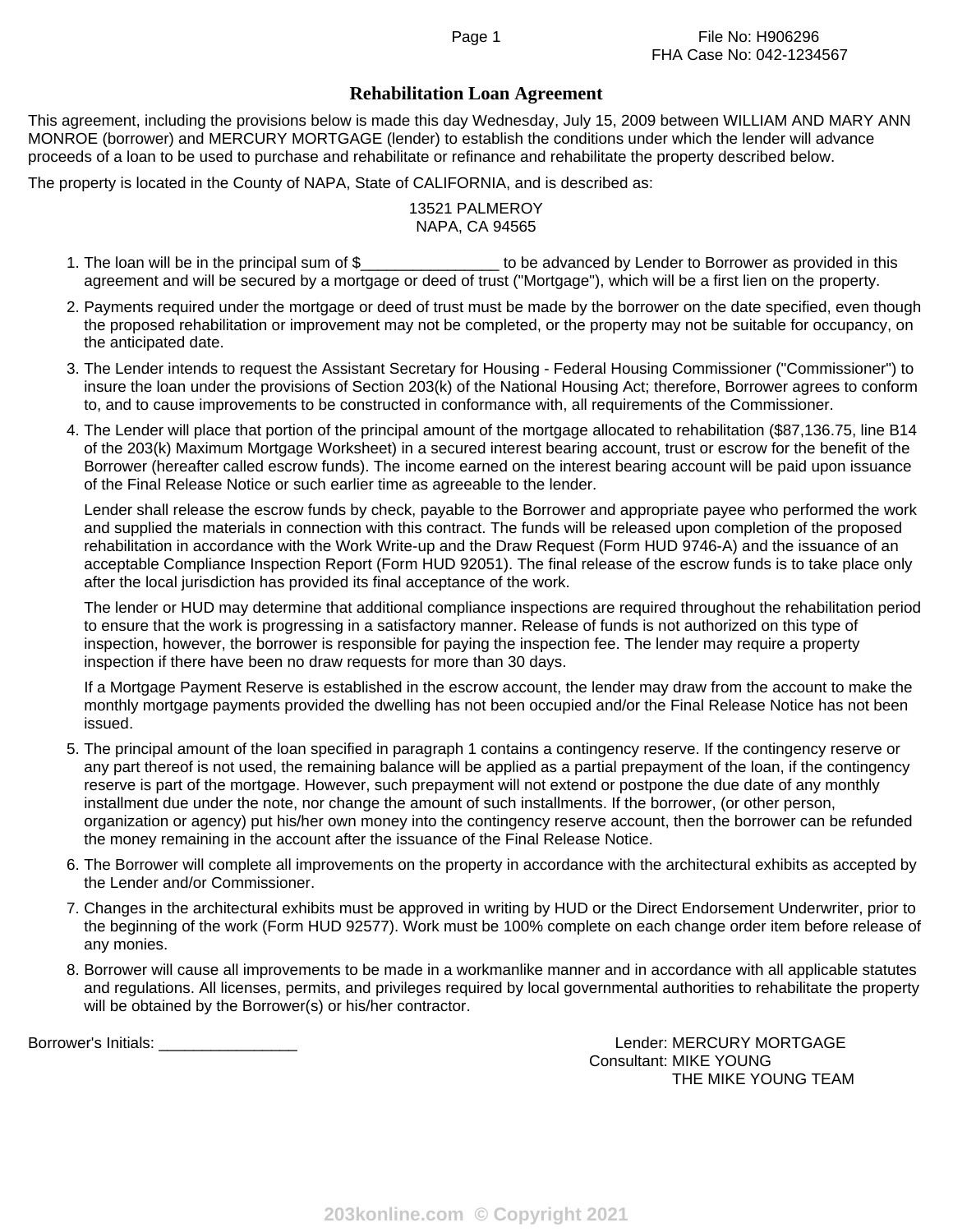### Borrower: WILLIAM AND MARY ANN MONROE

- 9. Representatives of the Lender and of the Commissioner shall have the right to enter upon the property at all times during the period of construction and on completion of construction to determine whether the work conforms with this agreement and to determine the amount of the rehabilitation escrow account to be released by the Lender.
- 10. Borrower will furnish such records, contracts, bills and other documents relating to the property and the improvements as the Lender or the Commissioner may require.
- 11. Without prior, written consent of the Lender, no materials, equipment, fixtures or any part of improvements financed with this loan shall be purchased or installed subject to conditional sales contracts, security agreements, lease agreements or other arrangements whereby title is retained or the right is reserved or accrues to anyone to remove or repossess any item, or to consider it as personal property.
- 12. The Borrower shall cause either this instrument or the construction contract under which the improvements are to be made to be filed in the public records, if the effect of recording will be to relieve the mortgaged property from mechanics' and materialmen's liens. Before any advance under this agreement, the Lender may require the Borrower to obtain acknowledgement of payment and releases of lien from the contractor and all subcontractors and materialmen dealing directly with the principal contractor. These releases shall cover the period down to the date covered by the last advance, and concurrently with the final payment for the entire project. Such acknowledgements and releases shall be in the form required by local or state lien laws and shall cover all work done, labor performed and materials (including equipment and fixtures) furnished for the project.
- 13. Borrower shall cause work to begin within 30 days following the date of this agreement. Borrower shall have work completed within 2 months following the date of this agreement. Work shall be performed with reasonable diligence; therefore, work is never to cease for more than 30 consecutive days. Should Borrower fail to comply with the terms, the Lender may refuse to make further payments under this agreement. Any funds remaining in the Rehabilitation Escrow Account shall be applied as a prepayment to the mortgage.
- 14. In the event any Stop Notices, Notices to Withhold, Mechanic's liens, or claims of lien are filed against the property, the Lender, after five (5) days' notice to the undersigned of its intention to do so, may pay any or all of such liens or claims, or may contest the validity of any of them, paying all costs and expenses of contesting the same.
- 15. Failure of the Borrower to perform under the terms of this Rehabilitation Loan Agreement shall make the loan amount, at the option of the lender, due and payable.
- 16. The mortgagor acknowledges receipt of the accepted architectural exhibits that are incorporated into this agreement, which copies are maintained by the lender and in the HUD Field Office.

Signature of Borrower: WILLIAM AND MARY ANN MONROE Date

Signature of Lender (Title): MERCURY MORTGAGE National According to the United States of Lender (Title): N

Attachments: Accepted Architectural Exhibits

THE MIKE YOUNG TEAM CONSULTANT CONSULTANT CONSULTANT CONSULTANT CONSULTANT CONSULTANT CONSULTANT CONSULTANT CONSULTANT CONSULTANT CONSULTANT CONSULTANT CONSULTANT CONSULTANT CONSULTANT CONSULTANT CONSULTANT CONSULTANT CONS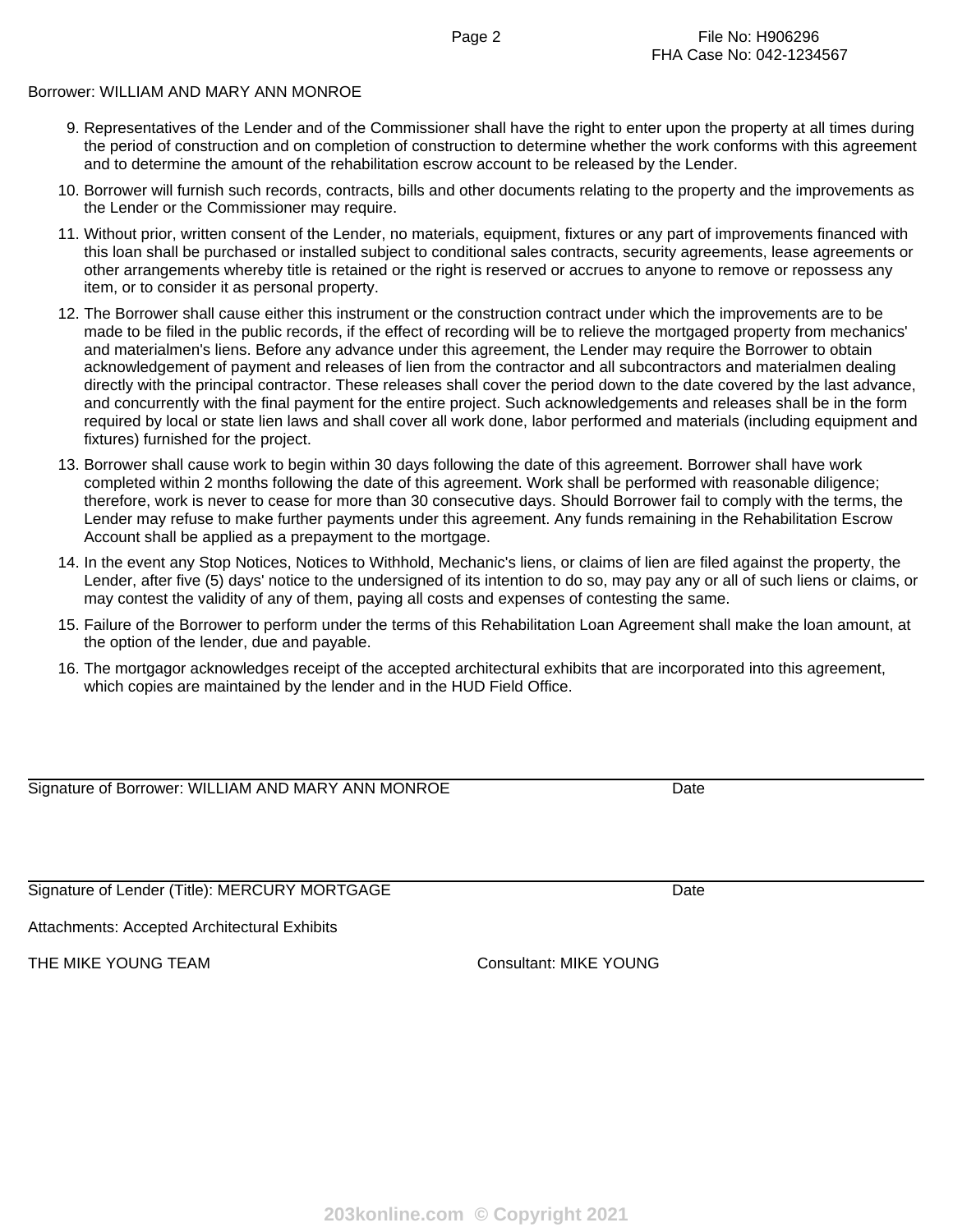#### **Homeowner/Contractor Agreement**

Owner's Name: Phone: 555-555-1212 WILLIAM AND MARY ANN MONROE Subject Address: 13521 PALMEROY NAPA, CA 94565

Contractor's Name: BETTER BUILDERS Address: 2146 COLFAX STREET CONCORD, CA 94520

Phone: 925-674-0299 License #: 588556

THIS AGREEMENT, made this date, Wednesday, July 15, 2009, between the above mentioned Home Owner and Contractor, is for the rehabilitation of the property located at:

#### 13521 PALMEROY NAPA, CA 94565

that has been approved for FHA mortgage insurance under Section 203(k) of the National Housing Act. The Owner (s) shall pay the Contractor the sum of \$70,391.00 for completion of the work, including all sales tax due by law, together with such increases or decreases in the contract price as may be approved in writing by the Lender. This work will begin within thirty (30) days of loan closing with the lender and will be completed within 2 months unless delayed beyond the Contractor's control. The General Provisions listed below are made a part of this Agreement. The contract documents consists of the architectural exhibits listed in the Rehabilitation Loan Agreement between the Owner (s) and the Lender, or as described below (or on an attached sheet).

| Owner: WILLIAM AND MARY ANN MONROE | <b>Contractor: BETTER BUILDERS</b> | Date |
|------------------------------------|------------------------------------|------|

- 1. CONTRACT DOCUMENTS: This Agreement included all general provisions, special provisions, and architectural exhibits that were accepted by the lender. Work not covered by this agreement will not be required unless it is required by reasonable inference as being necessary to produce the intended result. By executing this Agreement, the contractor represents that he/she has visited the site and understands local conditions, including state and local building regulations and conditions under which work is to be performed.
- 2. OWNER: Unless otherwise provided for in the Agreement, the owner will secure and pay for necessary easements, exceptions from zoning requirements, or other actions which must precede the approval of a permit for this project. If owner fails to do so then this contract is void. If the contractor fails to correct defective work or persistently fails to carry out the work in accordance with the agreement or general provisions, the owner may order the contractor in writing to stop such work, or a part of the work, until the cause for the order has been eliminated.
- 3. CONTRACTOR: The contractor will supervise and direct the work and the work of all subcontractors. He/she will use the best skill and attention and will be solely responsible for all construction methods and materials and for coordinating all portions of the work. Unless otherwise specified in the Agreement, the contractor will provide for and/or pay for all labor, materials, equipment, tools, machinery, transportation, and other goods, facilities, and services necessary for the proper execution and completion of the work. The contractor will maintain order and discipline among employees and will not assign anyone unfit for the task. The contractor warrants to the owner that all materials and equipment incorporated are new, that all work will be of good quality and free of defects or faults. The contractor will pay all sales, use, and other taxes related to the work and will secure and pay for building permits and/or other permits, fees, inspections and licenses necessary for the completion of the work unless otherwise specified in the Agreement. The contractor will indemnify and hold harmless the owner from and against all claims, damages, losses, expenses, legal fees and other costs arising or resulting from the contractor's performance of the work or provision of this section. The contractor will comply with all rules, regulations, laws, ordinances, and orders of any public authority or HUD inspector on the performance of the work. The contractor is responsible for an indemnifies the owner against acts and omissions of employees, subcontractors and their employees, or others performing the work under this Agreement with the contractor. The contractor will provide shop drawings, samples, product data or other information provided for in this Agreement, where necessary.
- 4. SUBCONTRACTOR: Selected by the contractor, except that the contractor will not employ any subcontractor to whom the owner may have a reasonable objection, nor will the contractor be required by the owner to employ any subcontractor to whom the contractor has a reasonable objection.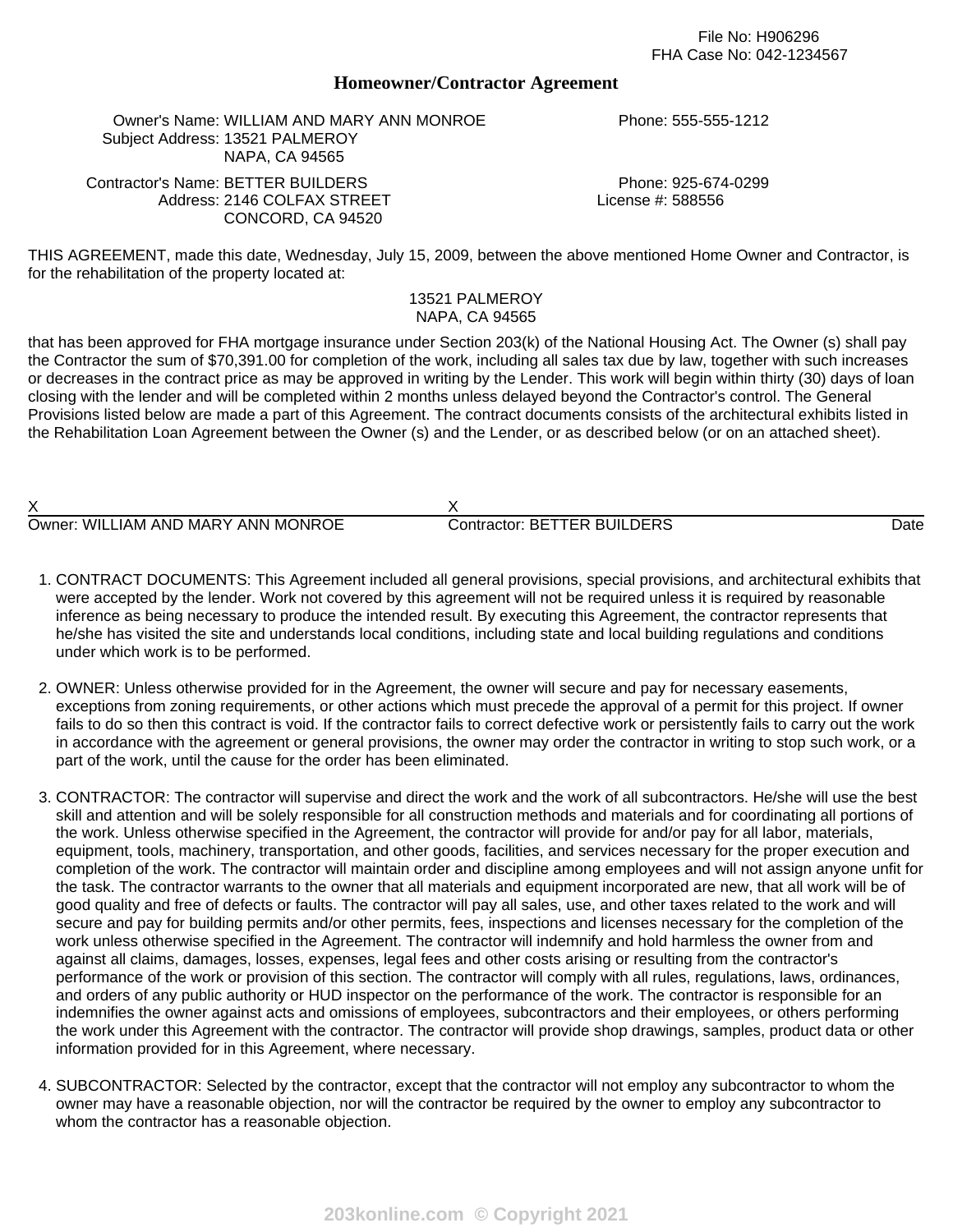#### **Homeowner/Contractor Agreement**

- 5. WORK BY OWNER OR OTHER CONTRACTOR: The owner reserves the right to perform work related to the project, but which is not a part of this Agreement, and to award separate contracts in connection with other portions of the project not detailed in this Agreement. All contractors and subcontractors will be afforded reasonable opportunity for the storage of materials and equipment by the owner and by each other. Any costs arising by defective or ill-timed work will be borne by the responsible party.
- 6. BINDING ARBITRATION: Claims or disputes relating to the Agreement or General Provisions will be resolved by the Construction Industry Arbitration Rules of the American Arbitration Association (AAA) unless both parties mutually agree to other methods. The notice of demand for arbitration must be filed in writing with the other party to this Agreement and with the AAA and must be made in a reasonable time after the dispute has arisen. The award rendered by the arbitrator(s) will be considered final and judgment may be entered upon it in accordance with applicable law in any court having jurisdiction thereof.
- 7. CLEAN UP AND TRASH REMOVAL: The contractor will keep the owner's residence free from waste or rubbish resulting from the work. All waste, rubbish, tools, construction materials, and machinery will be removed after completion of the work by the contractor.
- 8. TIME: With respect to the scheduled completion of this work, time is of the essence. If this contractor is delayed at any time in the progress of the work by change orders, fire, labor disputes, acts of God, or other causes beyond the contractor's control, the completion schedule for the work or affected parts of the work may be extended by the same amount of time caused by the delay. The contractor must begin work no later than 30 days after loan closing and will not cease work for more than 30 consecutive days. The first draw request is the only evidence of compliance with these requirements.
- 9. PAYMENTS AND COMPLETION: Payments may be withheld because of: (1) defective work not remedied; (2) failure of contractor to make proper payments to subcontractors, workers, or suppliers; (3) persistent failure to carry out work in accordance with this Agreement or these general conditions, or (4) legal claims. Final payment will be due after complete release of any and all liens arising out of the contract or submission of receipts or other evidence of payment covering all subcontractors or suppliers who could file such a lien. The contractor agrees to indemnify the owner against such liens and will refund all monies including costs and reasonable attorney's fees paid by the owner in discharging the liens. A ten percent holdback is required by the lender to assure the work has been properly completed and there are no liens on the property.
- 10. PROTECTION OF PROPERTY AND PERSON: The contractor is responsible for initiating, maintaining, and supervising all necessary or required safety programs. The contractor must comply with applicable laws, regulations, ordinances, orders, or laws of federal, state, county, or local governments. The contractor will indemnify the owner for all property loss or damage to the owner caused by his/her employees or his/her direct or sub-tier subcontractors.
- 11. INSURANCE: The contractor will purchase and maintain such insurance necessary to protect from claims under workers compensation and from any damage to the owner (s) property resulting from the conduct of this contract.
- 12. CHANGES IN THE CONTRACT: The owner may order changes, additions, or modifications (using form HUD 92577) without invalidating the contract. Such changes must be in writing and signed by the owner and accepted by the lender. Not all change order requests may be accepted by the lender, therefore, the contractor proceeds at their own risk if work is completed without an accepted change order.
- 13. CORRECTION OF DEFICIENCIES: The contractor must correct promptly any work of his/her own or his/her subcontractors found to be defective or not complying with the terms of the contract.
- 14. WARRANTY: The contractor will provide a one-year warranty on all labor and materials used in the rehabilitation of the property. This warranty must extend one year from the date of completion of the contract or longer if prescribed by law unless otherwise specified by other terms of this contract. Disputes will be resolved through the Construction Industry Arbitration Rules of the American Arbitration Association.
- 15. TERMINATION: If the owner fails to make a payment under the terms of this Agreement, through no fault of the contractor, the contractor may, upon ten working days notice to the owner, and if not satisfied, terminate this Agreement. The owner will be responsible for paying the contractor for all work completed.

If the contractor fails or neglects to carry out the terms of the contract, the owner, after ten working days written notice to the contractor, may terminate this Agreement. The owner may finish the job by whatever reasonable method the owner deems expedient. If the cost of completion exceeds the contract balance, the difference, as well as reasonable attorney's fees if necessary, will be paid to the owner by the contractor.